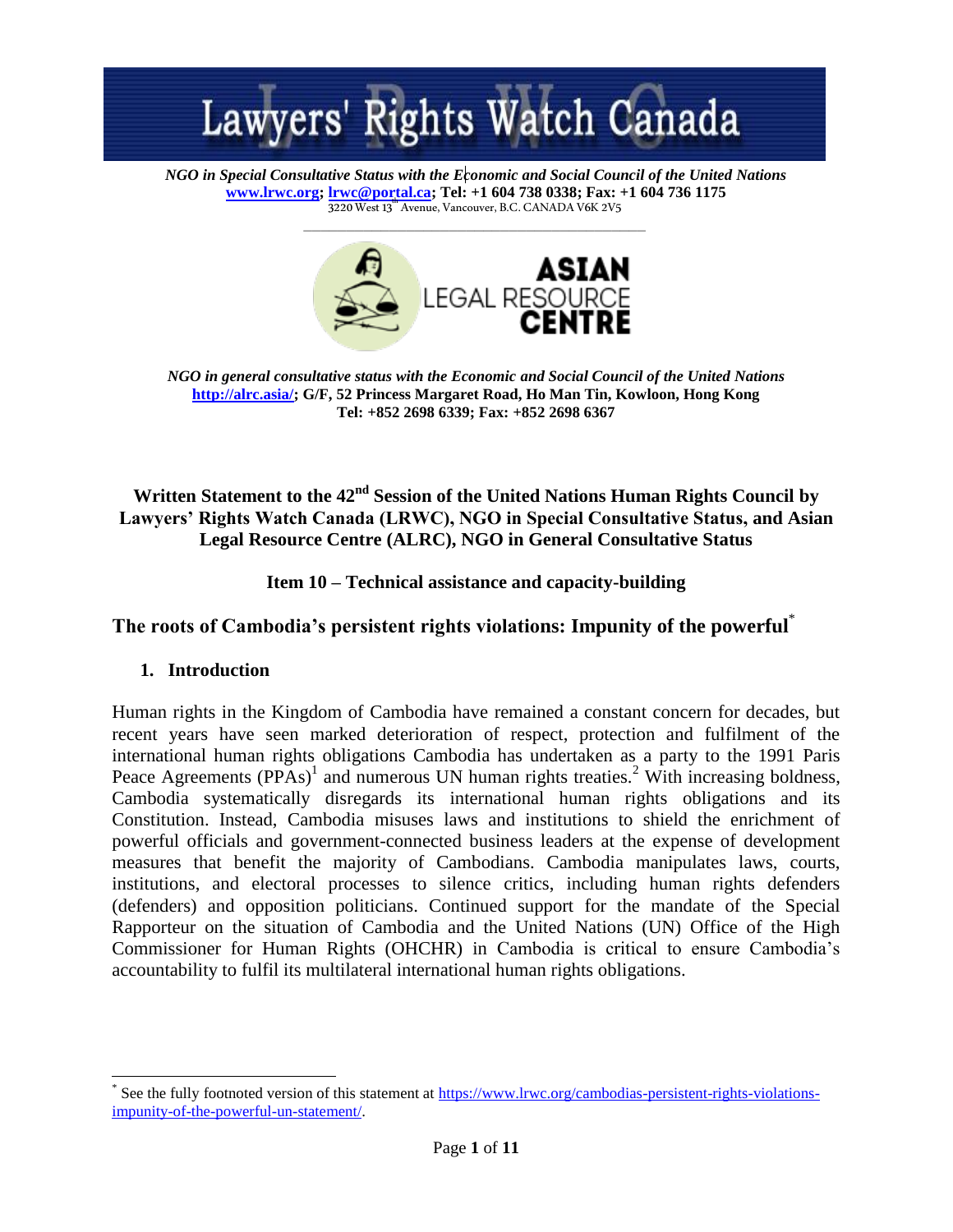#### **2. Cambodia's international obligations in light of its tragic history**

Cambodia was among the 19 States that signed the 1991 PPAs to end Cambodia's decades of bloodshed and pursue durable peace through free and fair elections, promotion of human rights, and reconstruction of the country in recognition and respect of the country's sovereignty and independence. In February 1993, the UN Commission on Human Rights (CHR) adopted a resolution recognizing that Cambodia's "tragic history" required "special measures to assure the protection of human rights and the non-return to the policies and practices of the past."<sup>3</sup> The CHR resolution welcomed Cambodia's ratification or accession to several human rights treaties and created a UN Centre for Human Rights and a Special Representative to assist Cambodia to fulfil the human rights obligations it had undertaken.<sup>4</sup>

After the May 1993 UN-supervised national election and the formation of a government in September 1993, Cambodia's Constitution came into force confirming that Cambodia "shall recognize and respect human rights as stipulated in the United Nations Charter, the Universal Declaration of Human Rights, the covenants and conventions related to human rights, women's and children's rights."<sup>5</sup>

The UN established the Centre for Human Rights in Cambodia in October 1993 (merged with the OHCHR in 1998). The Secretary General (SG) appointed the first Special Representative on Human Rights in Cambodia (SGSR) in November 1993. The SGSR's inaugural 1994 report recommended that Cambodia give priority to resolution of land disputes due to "[r]isks of oppression, abuse of power and favouritism in the allocation of land amongst competing claimants and local authorities" and to prevent the "rise of persisting conflict and lawlessness."<sup>6</sup> The SGSR also made recommendations for the right to remedies through independent, impartial courts.<sup>7</sup> Later in 1994, the SGSR recommended urgent attention to laws for the administration of justice and a reformed land law.<sup>8</sup>

Twenty-five years later, land rights and the administration of justice remain among several intertwined concerns continually emphasized by the OHCHR in Cambodia and by all four UN Special Representatives and two Special Rapporteurs on the situation of Cambodia (collectively referred to as SRs). Other Special Procedures of the Human Rights Council (Council) including thematic SRs, as well as the Universal Periodic Review (UPR) processes, have also conveyed these concerns, as have UN human rights treaty bodies. On the  $20<sup>th</sup>$  anniversary of the PPAs in 2011, the SR on Cambodia stated:

Cambodia has undeniably progressed over the past twenty years, with peace and stability bringing enormous dividends in terms of wealth and development. Institutions have been established and laws written… However the challenge remains in the implementation of many of these laws and proper functioning of these institutions….The Agreements will remain relevant until their vision is a reality for all Cambodians…<sup>9</sup>

### **3. Cambodia's failure to implement UN human rights recommendations**

A number of Cambodia's laws violate international standards or are implemented in a discriminatory manner, favouring powerful persons or silencing dissent. Courts lack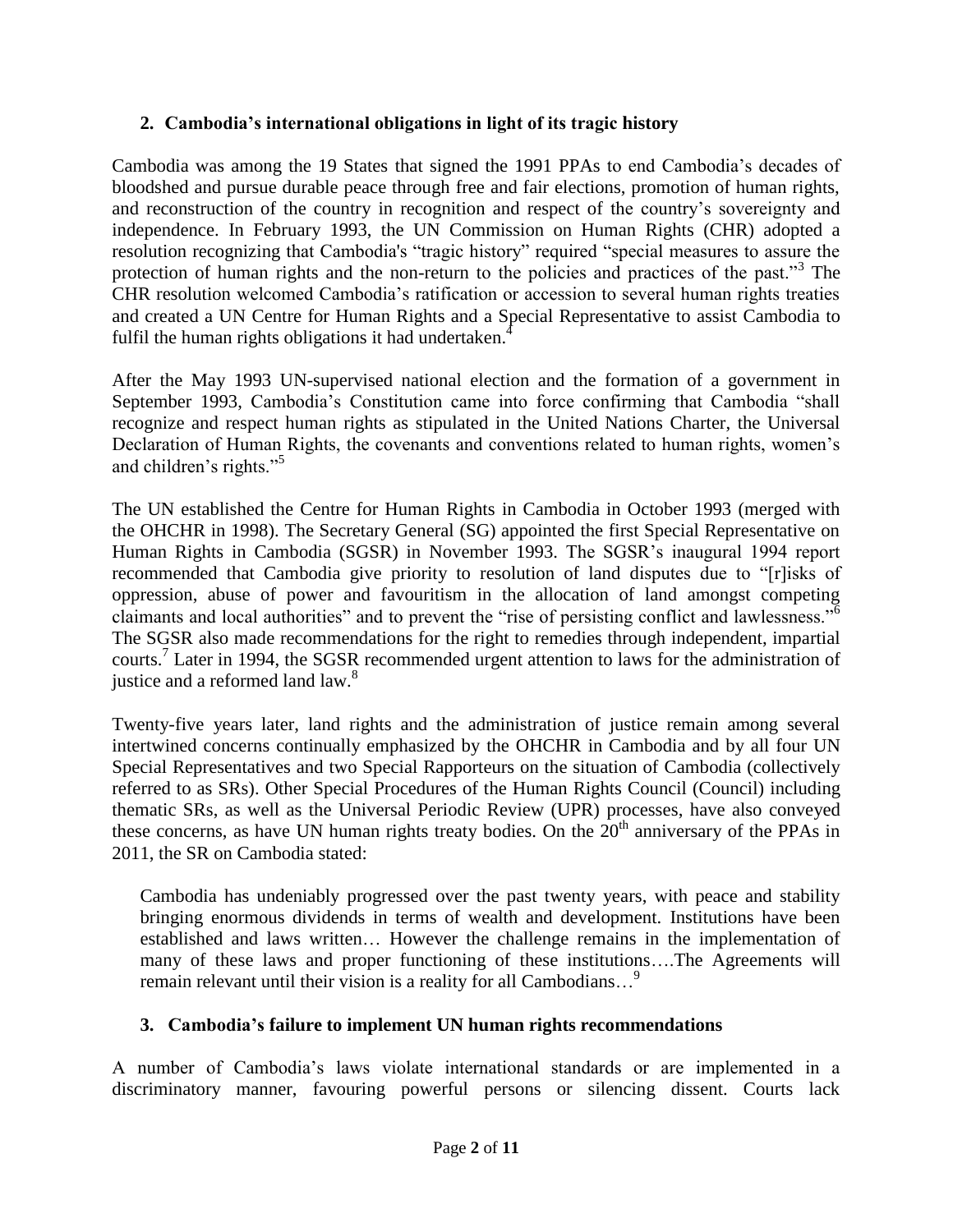independence, impartiality, and integrity, and consistently provide influential persons with impunity for rights violations.

## **a. Land-grabbing and illegal logging**

Cambodia adopted a land law in 2001,<sup>10</sup> but land titling remains incomplete,<sup>11</sup> including slow progress issuing communal land titles to indigenous peoples.<sup>12</sup> SRs have raised concerns about discriminatory implementation of the law.<sup>13</sup> There is reported corruption regarding land concessions and concern about widespread illegitimate land acquisition for agribusiness, economic development, and illegal logging, $14$  resulting in devastation of forests,  $15$  natural resources, livelihoods, and indigenous peoples' rights.

Since 1973, Cambodia's forests have been dramatically reduced.<sup>16</sup> From 2000 to 2013, landgrabbing has adversely affected approximately 770,000 people through forced evictions and damage to land and environment without adequate redress or remedies.<sup>17</sup> Women defenders are often at the forefront of peaceful community advocacy for justice and fair compensation and frequently experience attacks, judicial harassment, and arbitrary detention.<sup>18</sup> Land disputes remain rife,<sup>19</sup> with no reliable access to independent, impartial dispute resolution or judicial remedies.

# **b. Laws and the legal system: Lack of independence and integrity**

Executive influence over legal institutions precludes equal access to independent, impartial justice. After years of recommendations from SRs, in 2014 Cambodia passed laws on the judiciary<sup>20</sup> which failed to meet international standards by giving undue executive power over the judiciary and prosecutors. <sup>21</sup> Cambodia's judiciary and legal profession have been weakened by extensive and persistent corruption.<sup>22</sup>

Cambodia passed an anti-corruption law in 2010, but implementation has been inadequate despite  $S\text{Rs}^3$  recommendations.<sup>23</sup> Cambodia is among the world's most corrupt countries.<sup>24</sup> Mistrust of police and courts is among the causes of extrajudicial reprisals against suspected criminals, including 73 recorded "mob justice" killings from 2000 to 2018.<sup>25</sup>

## **c. Electoral malfeasance**

Irregularities have marred all Cambodian elections,<sup>26</sup> but in 2017 hopes for change plummeted when the long-ruling Cambodia People's Party (CPP) created and deployed an overbroad  $law<sup>27</sup>$ to dissolve the only viable opposition, the Cambodian National Rescue Party (CNRP). A May 2018 decree provided for surveillance and control of pre-election news.<sup>28</sup> These and other measures resulted in a July 2018 national election that denied Cambodians' the right to vote in a genuine election.<sup>29</sup> The CPP gained 100 percent control of the legislature. The SR deemed Cambodia to be now "de facto a single party State."<sup>30</sup>

# **d. Suppression of expression rights**

News media are largely controlled by persons linked to high ranking officials,  $31$  and independent media are suppressed.<sup>32</sup> Persons who criticize public officials in news reports or social media are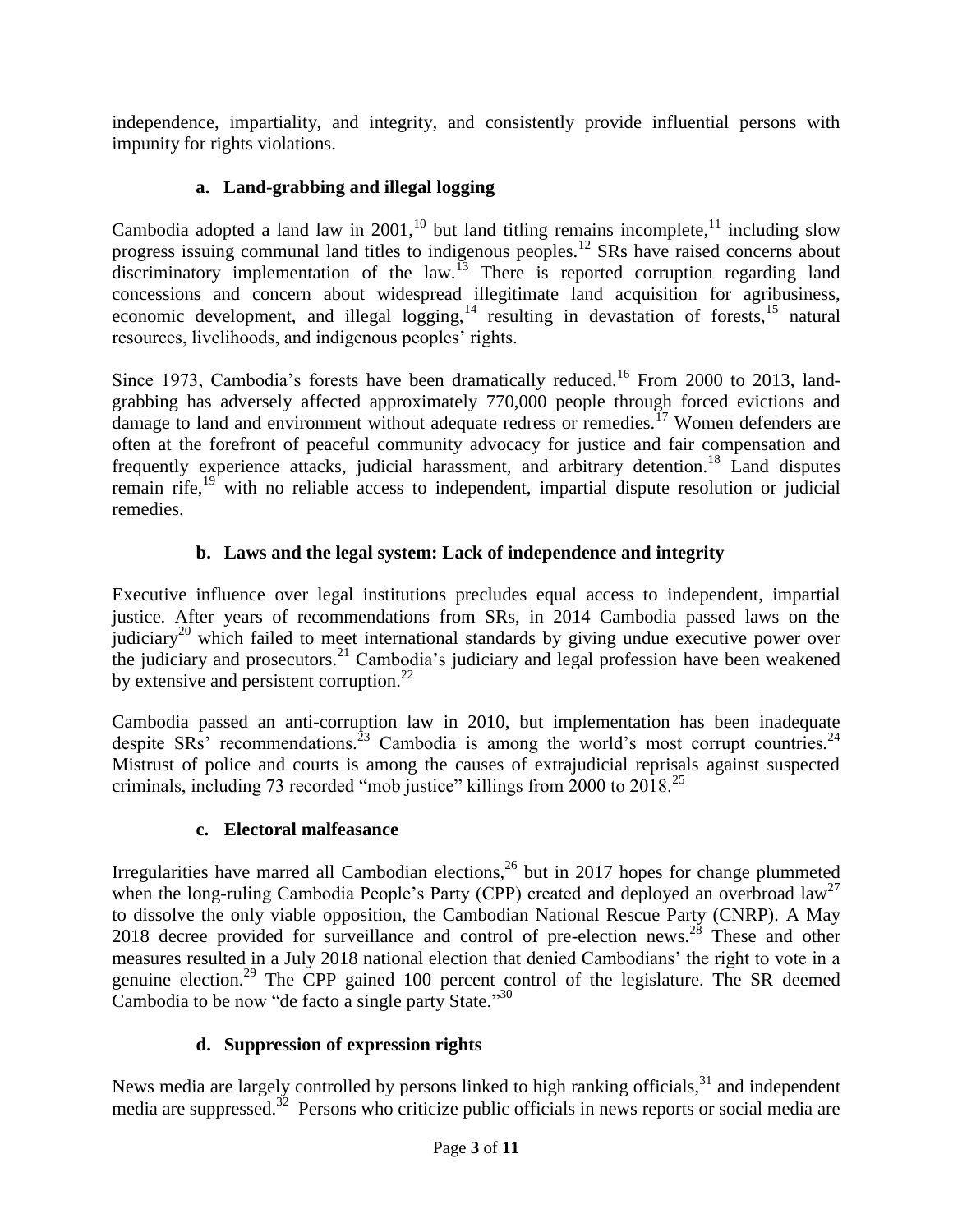criminalized using Penal Code provisions such as criminal defamation, public insult, incitement, and a 2018 lèse majesté law, which fail to meet international standards.<sup>33</sup>

## **e. Attacks on defenders and political opposition**

Lawyers, defenders,  $34$  journalists,  $35$  analysts, politicians, or activists who report concerns about illegitimate land acquisition,  $36$  environmental degradation,  $37$  labour rights violations,  $38$ corruption,<sup>39</sup> election irregularities,<sup>40</sup> or other rights violations are regularly subjected to official vilification, intimidation, criminalization, and arbitrary detention (e.g. lawyer Ny Chakrya, $41$ ) defender Tep Vanny<sup>42</sup>), attacks, enforced disappearances,<sup>43</sup> or unlawful killings with impunity (e.g. Kem Ley in 2016,<sup>44</sup> Chut Wutty in 2012,<sup>45</sup> and Chea Vichea in 2004<sup>46</sup>). In 2015, the UN Human Rights Committee expressed concern about judicial corruption, and lack of accountability for extrajudicial killings $47$  and disappearances allegedly perpetrated by police and military personnel since the 1991 PPAs, without adequate investigation, prosecution, or compensation to victims.<sup>48</sup>

In September 2017, CNRP leader Kem Sokha was detained and charged with plotting to overthrow the government because of a 2013 speech on nonviolent political change. The SR has been denied visits to Kem Sokha.<sup>49</sup> In October 2017, several CNRP leaders, including Deputy Leader Mu Sochua fled Cambodia after warnings of likely arrest.<sup>50</sup> In May 2019, the SR repeated her previous calls for "the release of Kem Sokha from detention and the swift conclusion of the investigation or for the charges to be dropped."<sup>51</sup> In June 2019, the SR, along with the SR on Freedom of Expression, expressed concern that Cambodian authorities had detained and questioned 140 former-CNRP members about their gatherings or social media statements.<sup>52</sup>

In August 2015, Cambodia passed a Law on Associations and NGOs (LANGO) despite concerns expressed by Cambodian and international NGOs and the OHCHR in Cambodia<sup>53</sup> that it falls short of international human rights standards. Its overbroad provisions enable officials to overreach their lawful authority in violation of freedoms of expression, association, and assembly. Despite the SR's urging to implement the LANGO in compliance with Cambodia's international human rights obligations,  $54$  government officials have invoked the LANGO unlawfully to break up meetings and trainings of NGOs and community associations, falsely stating that the LANGO forbids holding events without permission from local authorities.<sup>55</sup>

## **4. Slow implementation of recommendations of Special Procedures and the UPR**

Cambodia's responses to SR and OHCHR recommendations for the past twenty-five years have been characterized by disregard, neglect, delay, resistance, or hostility. Cambodia has demonstrated overt disrespect for SRs, including personalized verbal attacks.<sup>56</sup> The current SR has been denied visits to persons in detention or under house arrest,<sup>57</sup> contrary to the terms of reference for country visits of Special Procedures.<sup>58</sup>

During its 3<sup>rd</sup> UPR in April 2019,<sup>59</sup> States made 198 recommendations. Cambodia confirmed its acceptance of 173, including recommendations for: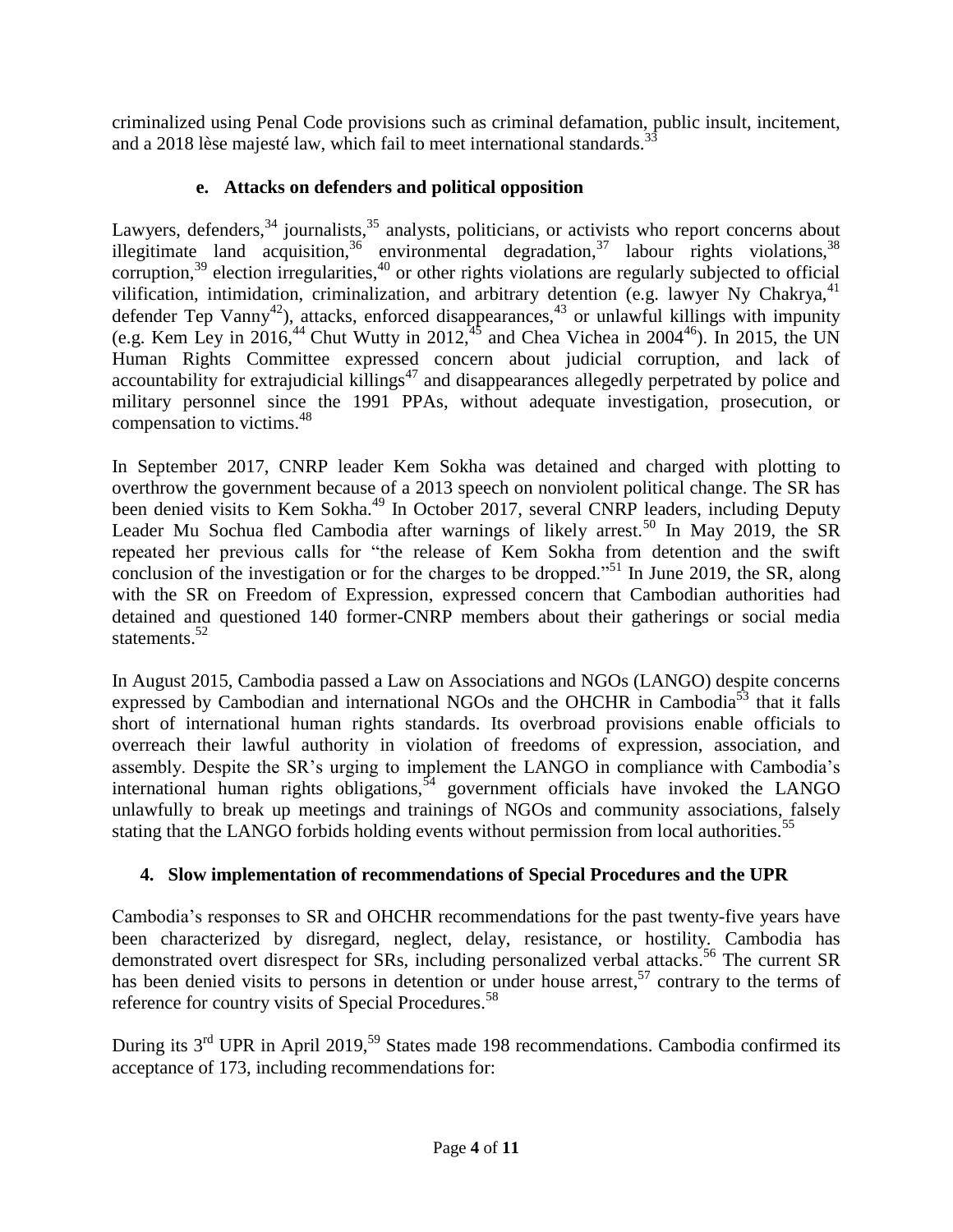- development that benefits all strata of society;  $60$
- fair resolution of land disputes including evictions, relocations and compensation;  $61$
- udicial independence;  $62$
- compliance with the ICCPR; $^{63}$
- accountability for rights violations through independent investigations and prosecution of perpetrators:<sup>64</sup>
- Freedom of expression for all citizens and journalists including on the internet;<sup>65</sup>
- a safe and enabling environment for civil society, including respect and protection of rights of journalists, defenders, trade union workers, land and environmental activists, and political opposition members;<sup>66</sup>
- revision of laws to align them with international human rights obligations;  $67$
- **Participation of opposition parties in political life;**<sup>68</sup>
- fair elections including independence of the National Election Commission;<sup>69</sup>
- implementation of recommendations of the SR on Cambodia;<sup>70</sup>
- acceptance of visits by Special Procedures mandate holders;<sup>71</sup> and
- constructive engagement with all Special Procedures.<sup>72</sup>

It is not known what if any measures have been taken have been taken to implement these recommendations.

#### **5. Recommendations**

LRWC requests that the Council extend the mandate of the Special Rapporteur on the Situation of Human Rights in Cambodia and strongly urge Cambodia to:

- a. Promptly and effectively implement in good faith all the recommendations Cambodia accepted during its third UPR. $^{73}$
- b. Cooperate with Council Special Procedures,<sup>74</sup> the OHCHR, and UN human rights treaty bodies, and promptly implement all their recommendations in good faith;
- c. Respect the mandate and person of the SR on the Situation of Human Rights in Cambodia, including facilitating visits with all persons detained or subjected to house arrest, as required by the 2016 terms of reference for country visits of Special Procedures.<sup>75</sup>
- d. Release Kem Sokha from detention, promptly conclude the investigation of allegations against him and drop the charges.
- e. Issue a standing invitation to all Special Procedures, and immediately accept all pending requests for country visits; $^{76}$
- f. Review and repeal or amend all laws, including but not limited to the LANGO, the Law on Political Parties, and Criminal Code provisions on criminal defamation, public insult, incitement, and lèse majesté, to ensure compliance with international human rights obligations,
- g. Invite independent experts to investigate, under UN auspices, all unlawful killings, including murders of defenders Kem Ley, Chut Wutty, and Chea Vichea, in accordance with the 2016 UN Minnesota Protocol on the Investigation of Potentially Unlawful Death: $^{77}$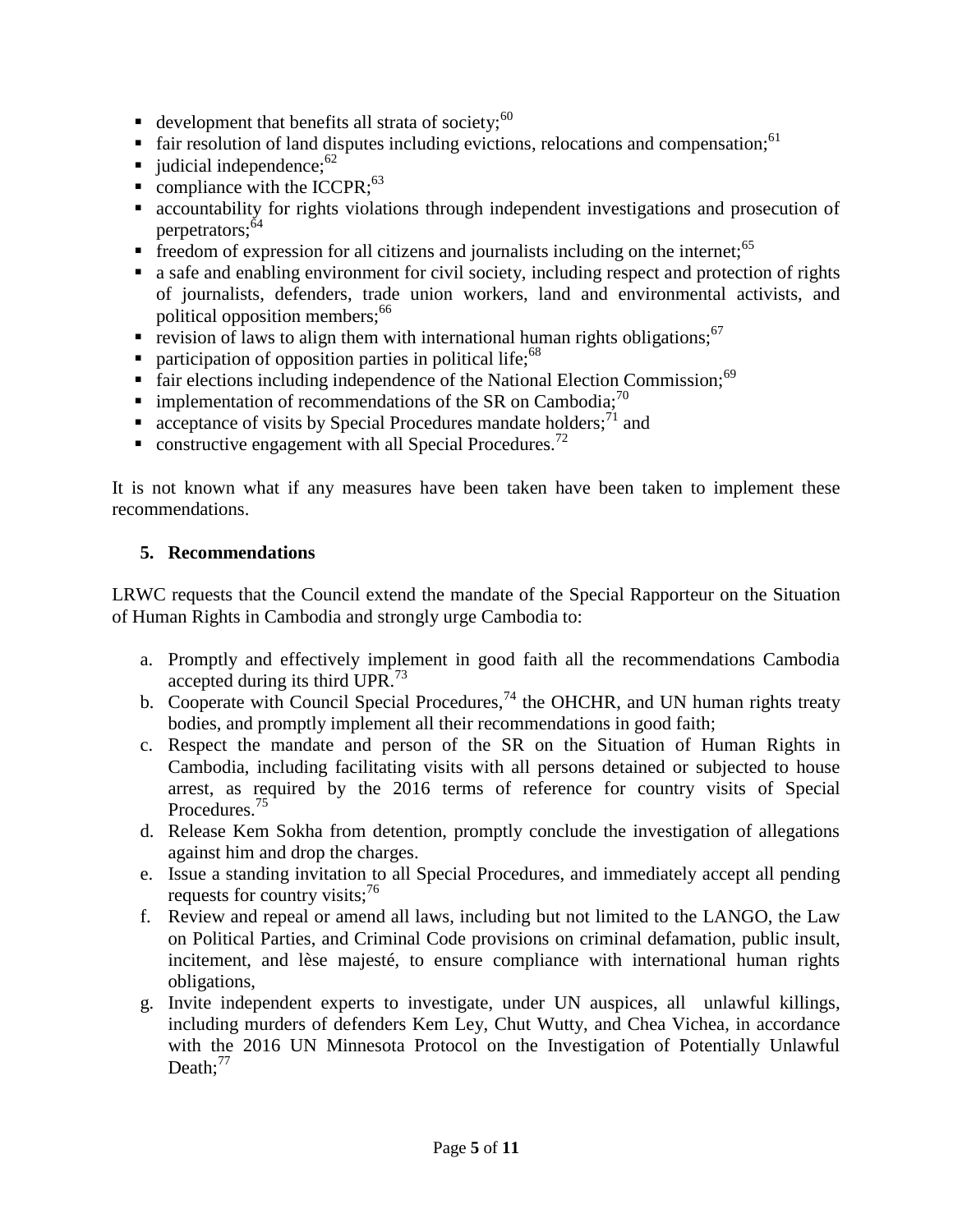h. Adopt a law to protect defenders based on the UN Declaration on Human Rights Defenders<sup>78</sup> and the International Service for Human Rights Model National Law on the Recognition and Protection of Human Rights Defenders.<sup>79</sup>

#### l **References**

[https://peacemaker.un.org/cambodiaparisagreement91.](https://peacemaker.un.org/cambodiaparisagreement91)

<sup>2</sup> Included are the International Covenant on Economic, Social and Cultural Rights (ICESCR), International Covenant on Civil and Political Rights (ICCPR), Convention against Torture and Other Cruel, Inhuman or Degrading Treatment or Punishment (UNCAT), International Convention on the Elimination of All Forms of Racial Discrimination (ICERD), Convention on the Elimination of All Forms of Discrimination against Women (CEDAW), Convention on the Rights of the Child (CRC), Convention for the Protection of All Persons from Enforced Disappearance (CED), Convention on the Rights of Persons with Disabilities (CRPD).

<sup>3</sup> Situation of human rights in Cambodia, Commission on Human Rights resolution 1993/6, E/CN.4/RES/1993/619/02/1993, [http://ap.ohchr.org/documents/E/CHR/resolutions/E-CN\\_4-](http://ap.ohchr.org/documents/E/CHR/resolutions/E-CN_4-RES-1993-6.doc) [RES-1993-6.doc.](http://ap.ohchr.org/documents/E/CHR/resolutions/E-CN_4-RES-1993-6.doc)

4 *Ibid.*

<sup>5</sup> Constitution of the Kingdom of Cambodia, September 21, 1993,

[http://cambodia.ohchr.org/~cambodiaohchr/sites/default/files/Constitution\\_ENG.pdf.](http://cambodia.ohchr.org/~cambodiaohchr/sites/default/files/Constitution_ENG.pdf)

 $6$  Report of the Special Representative on the [Situation of Human Rights in Cambodia,](https://documents-dds-ny.un.org/doc/UNDOC/GEN/G94/112/78/IMG/G9411278.pdf?OpenElement) E/CN. 4/1994/73, paras 18-25, 242ff, [http://daccess-](http://daccess-ods.un.org/access.nsf/Get?Open&DS=E/CN.4/1994/73&Lang=E)

[ods.un.org/access.nsf/Get?Open&DS=E/CN.4/1994/73&Lang=E.](http://daccess-ods.un.org/access.nsf/Get?Open&DS=E/CN.4/1994/73&Lang=E)

7 *Ibid*, paras. 136, 137, 242, 252.

<sup>8</sup> Report of the Special Representative on the Situation of Human Rights in Cambodia, Addendum, para 12; E/CN.4/1994/73/Add.1, 1994, [http://daccess-](http://daccess-ods.un.org/access.nsf/Get?Open&DS=E/CN.4/1994/73/Add.1&Lang=E)

[ods.un.org/access.nsf/Get?Open&DS=E/CN.4/1994/73/Add.1&Lang=E.](http://daccess-ods.un.org/access.nsf/Get?Open&DS=E/CN.4/1994/73/Add.1&Lang=E)

<sup>9</sup> Special Rapporteur on Cambodia, Cambodia: "Paris Peace Agreements still relevant 20 years on," Press release for Sunday 23 October 2011, on the 20th anniversary of the Paris Peace Agreements,

[https://cambodia.ohchr.org/~cambodiaohchr/sites/default/files/news/WebDOCs/2011/SR\\_news\\_](https://cambodia.ohchr.org/~cambodiaohchr/sites/default/files/news/WebDOCs/2011/SR_news_release_on_Paris_Peace_Agreements_anniversary_23_October_2011.pdf) release on Paris Peace Agreements anniversary 23 October 2011.pdf.

<sup>10</sup> Open Development Cambodia, Land tenure and land titling, updated 31 May 2019, [https://opendevelopmentcambodia.net/topics/land-tenure-and-titling/.](https://opendevelopmentcambodia.net/topics/land-tenure-and-titling/)

 $\frac{11}{11}$  Ibid.

<sup>12</sup> OHCHR, End of Mission Statement by United Nations Special Rapporteur on the situation of human rights in Cambodia, Professor Rhona Smith, Phnom Penh, 9 May 2019,

[https://www.ohchr.org/EN/NewsEvents/Pages/DisplayNews.aspx?NewsID=24579&LangID=E.](https://www.ohchr.org/EN/NewsEvents/Pages/DisplayNews.aspx?NewsID=24579&LangID=E) <sup>13</sup> OHCHR, Eviction and resettlement in Cambodia: Human costs, impacts and solutions, 2012,

[http://cambodia.ohchr.org/sites/default/files/Thematic-reports/Resettlement\\_Study-](http://cambodia.ohchr.org/sites/default/files/Thematic-reports/Resettlement_Study-28_Feb_2012_Eng.pdf)

[28\\_Feb\\_2012\\_Eng.pdf;](http://cambodia.ohchr.org/sites/default/files/Thematic-reports/Resettlement_Study-28_Feb_2012_Eng.pdf) A Human Rights Analysis of Economic and Other Land Concessions in Cambodia, Addendum to the report of the Special Rapporteur on the situation of human rights in Cambodia, A/HRC/21/63/Add.1/Rev.1, 11 October 2012; Special Representative on Human Rights in Cambodia, Economic Land Concessions in Cambodia: A Human Rights Perspective ,

<sup>1</sup> UN General Assembly, *Agreements on a Comprehensive Political Settlement of the Cambodia Conflict: Paris, 23 October 1991*, A/46/608 S/23177,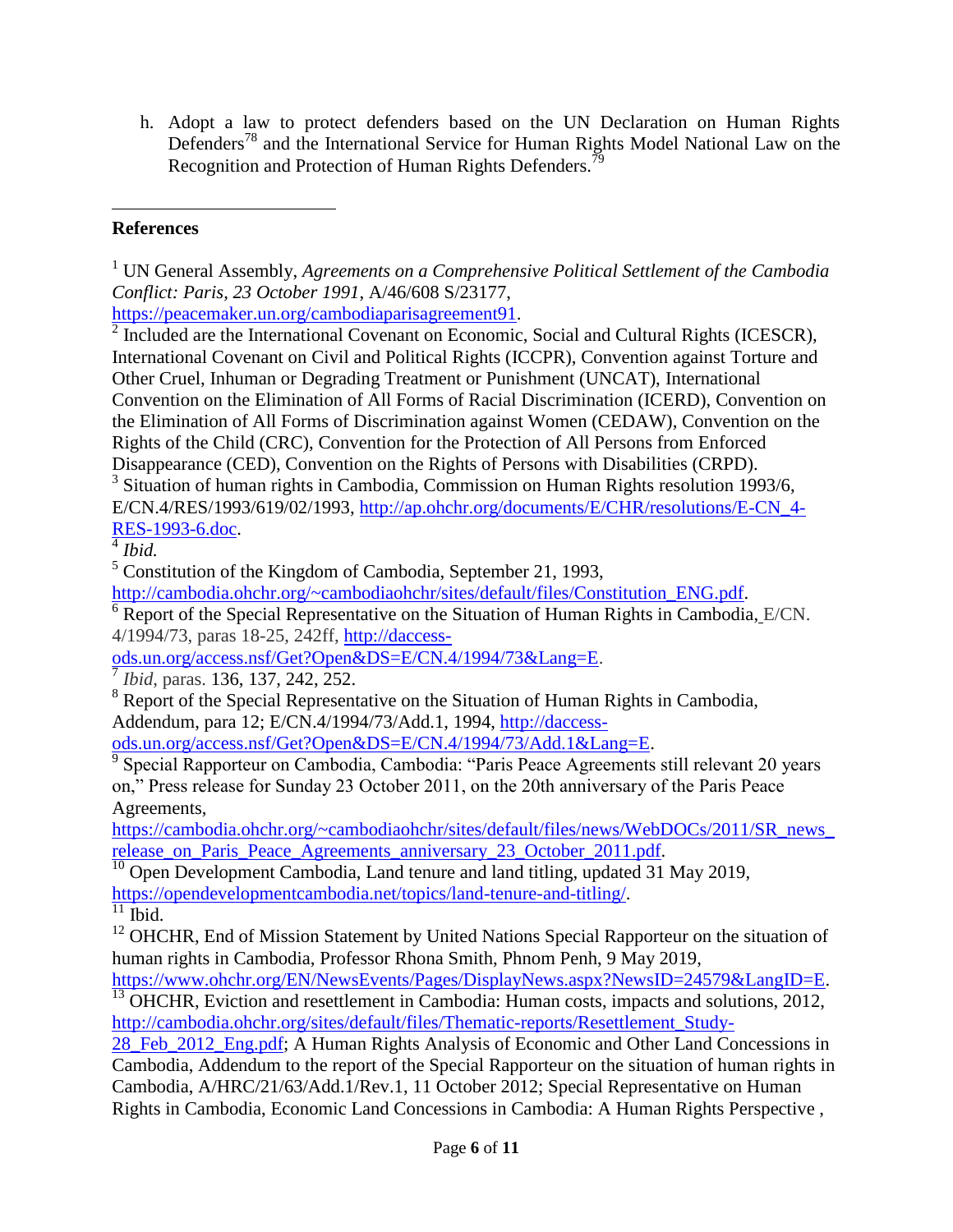$\overline{a}$ 2007. Also see the Report of the Special Rapporteur on Extreme Poverty and Human Rights, A/67/278, 9 August 2012.

 $14$  David Boyle and Shaun Turton, Plundering Cambodia's Forests, Aljazeera, 5 August 2019, [https://interactive.aljazeera.com/aje/2019/plundering-cambodias-forests/index.html.](https://interactive.aljazeera.com/aje/2019/plundering-cambodias-forests/index.html)

<sup>15</sup> NASA Earth Observatory, Cambodia's Forests Are Disappearing, 2017,

[https://earthobservatory.nasa.gov/images/89413/cambodias-forests-are-disappearing;](https://earthobservatory.nasa.gov/images/89413/cambodias-forests-are-disappearing) Tyler Roney, The Difficult Discussion on Cambodia's Forests, *The Diplomat*, 30 October 2017, [https://thediplomat.com/2017/10/the-difficult-discussion-on-cambodias-forests/;](https://thediplomat.com/2017/10/the-difficult-discussion-on-cambodias-forests/) Cambodian Human Rights and Development Association (ADHOC), Land situation in Cambodia 2013, Phnom Penh, 2014, p.3, [https://data.opendevelopmentmekong.net/dataset/3c557e19-527d-406a-](https://data.opendevelopmentmekong.net/dataset/3c557e19-527d-406a-97cc-8b06940bdd90/resource/646574be-25e7-45dd-9219-aa53af7defe7/download/adhoclandreport2013.pdf)[97cc-8b06940bdd90/resource/646574be-25e7-45dd-9219-](https://data.opendevelopmentmekong.net/dataset/3c557e19-527d-406a-97cc-8b06940bdd90/resource/646574be-25e7-45dd-9219-aa53af7defe7/download/adhoclandreport2013.pdf)

[aa53af7defe7/download/adhoclandreport2013.pdf.](https://data.opendevelopmentmekong.net/dataset/3c557e19-527d-406a-97cc-8b06940bdd90/resource/646574be-25e7-45dd-9219-aa53af7defe7/download/adhoclandreport2013.pdf)

<sup>16</sup> Ibid, ADHOC, p. 34, f.n. 125.

 $17$  Ibid, ADHOC, p. 36.

<sup>18</sup> LICADHO, 16 Days of Activism Against Gender Based Violence: Sor Sorn, 7 December 2018, [http://www.licadho-cambodia.org/articles/20181207/154/index.html;](http://www.licadho-cambodia.org/articles/20181207/154/index.html) Committee on the Elimination of Discrimination against Women, Concluding observations on the combined fourth and fifth periodic reports of Cambodia, CEDAW/C/KHM/CO/4-5, October 2013, [https://tbinternet.ohchr.org/\\_layouts/15/treatybodyexternal/Download.aspx?symbolno=CEDAW/](https://tbinternet.ohchr.org/_layouts/15/treatybodyexternal/Download.aspx?symbolno=CEDAW/C/KHM/CO/4-5&Lang=En) [C/KHM/CO/4-5&Lang=En.](https://tbinternet.ohchr.org/_layouts/15/treatybodyexternal/Download.aspx?symbolno=CEDAW/C/KHM/CO/4-5&Lang=En)

 $19$  SR, End of Mission Statement, 9 May 2019, see note 12; Report of the Special Rapporteur on the situation of human rights in Cambodia, Rhona Smith, A/HRC/30/58, 20 August 2015, Paras 8-10, [http://cambodia.ohchr.org/sites/default/files/Annual-reports/A\\_HRC\\_30\\_58\\_Eng.pdf;](http://cambodia.ohchr.org/sites/default/files/Annual-reports/A_HRC_30_58_Eng.pdf)

Report of the Special Rapporteur on the situation of human rights in Cambodia, Surya P. Subedi, A/HRC/27/70, 15 August 2014, [http://cambodia.ohchr.org/sites/default/files/Annual-](http://cambodia.ohchr.org/sites/default/files/Annual-reports/A_HRC_30_58_Eng.pdf)

[reports/A\\_HRC\\_30\\_58\\_Eng.pdf;](http://cambodia.ohchr.org/sites/default/files/Annual-reports/A_HRC_30_58_Eng.pdf) Report of the Special Rapporteur on the situation of human rights in Cambodia, Surya P. Subedi: Addendum: A human rights analysis of economic and other land concessions in Cambodia, A/HRC/21/63/Add.1, 11 October 2012,

[https://digitallibrary.un.org/record/736486/files/A\\_HRC\\_21\\_63\\_Add-1\\_Rev-1-EN.pdf.](https://digitallibrary.un.org/record/736486/files/A_HRC_21_63_Add-1_Rev-1-EN.pdf)

 $\frac{20}{20}$  Law on the Organization and Functioning of the Supreme Council of Magistracy (Unofficial Translation by CCHR), 2014,

[http://www.sithi.org/admin/upload/law/03\\_Draft\\_Law\\_on\\_the\\_Organization\\_and\\_Functioning\\_o](http://www.sithi.org/admin/upload/law/03_Draft_Law_on_the_Organization_and_Functioning_of_the_Supreme_Council_of_Magistracy_English.pdf) f the Supreme Council of Magistracy English.pdf; Law on the Organization of the Courts, 2014, [https://www.arbitrationcouncil.org/uploads/433e3-01.-law-on-the-org-of-the-courts-](https://www.arbitrationcouncil.org/uploads/433e3-01.-law-on-the-org-of-the-courts-english.pdf)

[english.pdf;](https://www.arbitrationcouncil.org/uploads/433e3-01.-law-on-the-org-of-the-courts-english.pdf) Law on the Status of Judges and Prosecutors of the Kingdom of Cambodia (unofficial translation by CCHR), 2014,

[http://www.sithi.org/judicial/docs/Judicial\\_Laws/Draft\\_Law\\_on\\_the\\_Statute\\_of\\_Judges\\_and\\_Pr](http://www.sithi.org/judicial/docs/Judicial_Laws/Draft_Law_on_the_Statute_of_Judges_and_Prosecutors_NA_Eng.pdf) [osecutors\\_NA\\_Eng.pdf.](http://www.sithi.org/judicial/docs/Judicial_Laws/Draft_Law_on_the_Statute_of_Judges_and_Prosecutors_NA_Eng.pdf)

<sup>21</sup> Gabriela Knaul, 'Intervention by the United Nations Special Rapporteur on the independence of judges and lawyers', at the International Bar Association's Human Rights Institute (IBAHRI) Press Conference on Cambodia's Draft Judicial Laws, Raffles Hotel Le Royal, Phnom Penh, Cambodia, 15 July 2014, available at

[www.ibanet.org/Document/Default.aspx?DocumentUid=6499E34F-B76A-4CF5-89D8-](http://www.ibanet.org/Document/Default.aspx?DocumentUid=6499E34F-B76A-4CF5-89D8-3E798D8461EE)

[3E798D8461EE;](http://www.ibanet.org/Document/Default.aspx?DocumentUid=6499E34F-B76A-4CF5-89D8-3E798D8461EE) OHCHR in Cambodia, Comments on certain provisions of the draft Law on the organisation of courts in relation to international human rights standards, May 2014, [http://cambodia.ohchr.org/~cambodiaohchr/sites/default/files/OHCHR%20comments%20on%20](http://cambodia.ohchr.org/~cambodiaohchr/sites/default/files/OHCHR%20comments%20on%20draft%20Law%20on%20org%20of%20courts%2C%20ENG%20May%202014%20final.pdf)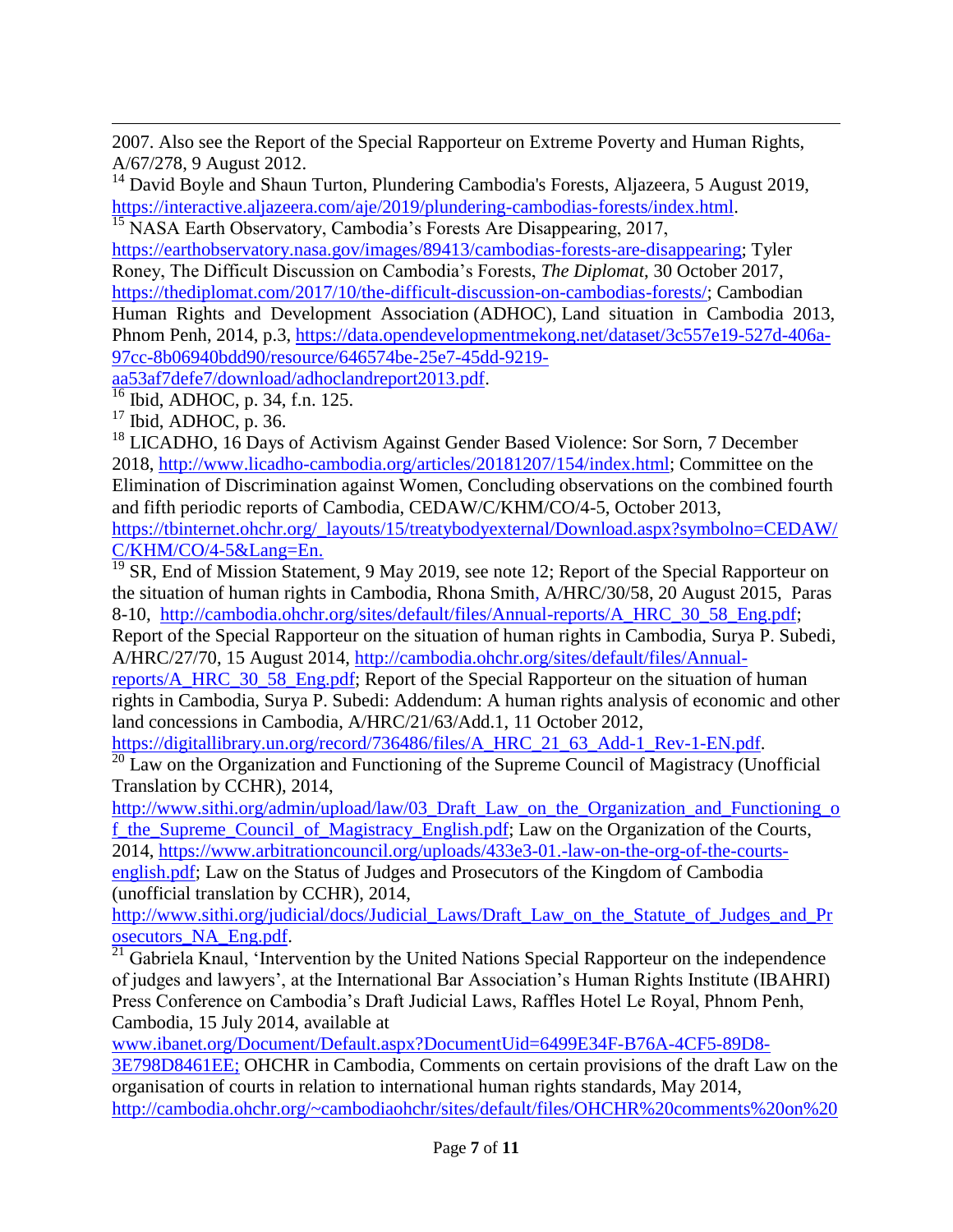$\overline{a}$ [draft%20Law%20on%20org%20of%20courts%2C%20ENG%20May%202014%20final.pdf.](http://cambodia.ohchr.org/~cambodiaohchr/sites/default/files/OHCHR%20comments%20on%20draft%20Law%20on%20org%20of%20courts%2C%20ENG%20May%202014%20final.pdf)

Also see International Commission of Jurists (ICJ), Achieving Justice for Gross Human Rights Violations in Cambodia: Baseline Study, October 2017, [https://www.icj.org/wp](https://www.icj.org/wp-content/uploads/2017/10/Cambodia-GRA-Baseline-Study-Publications-Reports-Thematic-reports-2017-ENG.pdf)[content/uploads/2017/10/Cambodia-GRA-Baseline-Study-Publications-Reports-Thematic](https://www.icj.org/wp-content/uploads/2017/10/Cambodia-GRA-Baseline-Study-Publications-Reports-Thematic-reports-2017-ENG.pdf)[reports-2017-ENG.pdf;](https://www.icj.org/wp-content/uploads/2017/10/Cambodia-GRA-Baseline-Study-Publications-Reports-Thematic-reports-2017-ENG.pdf)

 $^{22}$ *Ibid,* ICJ 2017, p. 4; SR, End of Mission Statement, 9 May 2019, see note 12.

 $23$  SR, End of Mission Statement, 9 May 2019, see note 12; Statement by SR on Cambodia to 39th session of the Human Rights Council, 26 September 2018,

[https://www.ohchr.org/en/NewsEvents/Pages/DisplayNews.aspx?NewsID=23639&LangID=E;](https://www.ohchr.org/en/NewsEvents/Pages/DisplayNews.aspx?NewsID=23639&LangID=E) OHCHR, UN rights experts urge Cambodia to stop attacks against civil society and human rights defenders, 12 May 2016,

[https://www.ohchr.org/EN/NewsEvents/Pages/DisplayNews.aspx?NewsID=19954&LangID=E.](https://www.ohchr.org/EN/NewsEvents/Pages/DisplayNews.aspx?NewsID=19954&LangID=E) <sup>24</sup> Transparency International, Cambodia: Overview of corruption and anti-corruption, 2016,

[https://knowledgehub.transparency.org/assets/uploads/helpdesk/Country-profile-Cambodia-](https://knowledgehub.transparency.org/assets/uploads/helpdesk/Country-profile-Cambodia-2016.pdf)

[2016.pdf;](https://knowledgehub.transparency.org/assets/uploads/helpdesk/Country-profile-Cambodia-2016.pdf) Report of the Special Rapporteur on the situation of human rights in Cambodia, Surva P. Subedi, A/HRC/27/70, 15 August 2014, see note 19.

<sup>25</sup> OHCHR, "People's Court", Preventing and responding to "popular justice" in Cambodia, 18 July 2019, [http://cambodia.ohchr.org/sites/default/files/report/other-](http://cambodia.ohchr.org/sites/default/files/report/other-report/OHCHR%20Report%20EN.pdf)

[report/OHCHR%20Report%20EN.pdf.](http://cambodia.ohchr.org/sites/default/files/report/other-report/OHCHR%20Report%20EN.pdf) Also see OHCHR, Street Retribution In Cambodia, 2002 [http://cambodia.ohchr.org/sites/default/files/Thematic-reports/Thematic\\_CMB06062002E.pdf.](http://cambodia.ohchr.org/sites/default/files/Thematic-reports/Thematic_CMB06062002E.pdf)

 $\frac{26}{26}$  Report of the SR on the situation of human rights in Cambodia, Addendum, A/HRC/39/73/Add.1, 7 September 2018,

[http://ap.ohchr.org/documents/dpage\\_e.aspx?si=A/HRC/39/73/Add.1;](http://ap.ohchr.org/documents/dpage_e.aspx?si=A/HRC/39/73/Add.1) Report of the SR on the situation of human rights in Cambodia, Surya P. Subedi, A/HRC/27/70, 15 August 2014, see note 19; for history see Lee Morgenbesser, The failure of democratisation by elections in Cambodia, *Contemporary Politics*, 23:2(2017): 135-155.

<sup>27</sup> Cambodia OHCHR, A Human Rights Analysis of the Amended Law on Political Parties (2017), 28 March 2017,

[https://cambodia.ohchr.org/sites/default/files/Analysis%20on%20the%20Amended%20Law%20](https://cambodia.ohchr.org/sites/default/files/Analysis%20on%20the%20Amended%20Law%20on%20Political%20Parties%2028%2003%202017%20FINAL%20no%20TC.pdf) [on%20Political%20Parties%2028%2003%202017%20FINAL%20no%20TC.pdf.](https://cambodia.ohchr.org/sites/default/files/Analysis%20on%20the%20Amended%20Law%20on%20Political%20Parties%2028%2003%202017%20FINAL%20no%20TC.pdf)

 $\frac{28}{28}$  Report of the SR on the situation of human rights in Cambodia, Addendum,

A/HRC/39/73/Add.1, 7 September 2018, see note 26; OHRHC, Cambodia: UN experts express concerns about media freedoms ahead of vote, 15 June 2018,

[https://www.ohchr.org/en/NewsEvents/Pages/DisplayNews.aspx?NewsID=23205&LangID=E;](https://www.ohchr.org/en/NewsEvents/Pages/DisplayNews.aspx?NewsID=23205&LangID=E) Spokesperson for the UN High Commissioner for Human Rights, Press briefing notes on

Cambodia elections, Bosnia and Herzegovina and Libya attacks, 17 August 2018, [https://www.ohchr.org/en/NewsEvents/Pages/DisplayNews.aspx?NewsID=23462&LangID=E;](https://www.ohchr.org/en/NewsEvents/Pages/DisplayNews.aspx?NewsID=23462&LangID=E)

Human Rights Watch, Cambodia: Holding a Media Summit Without Media Freedom, 9 June 2019, [https://www.hrw.org/news/2019/06/09/cambodia-holding-media-summit-without-media](https://www.hrw.org/news/2019/06/09/cambodia-holding-media-summit-without-media-freedom)[freedom](https://www.hrw.org/news/2019/06/09/cambodia-holding-media-summit-without-media-freedom)

 $29$  ICCPR, Article 25.

<sup>30</sup> Statement by SR on Cambodia to 39th session of the Human Rights Council, 26 September 2018,

[https://www.ohchr.org/en/NewsEvents/Pages/DisplayNews.aspx?NewsID=23639&LangID=E.](https://www.ohchr.org/en/NewsEvents/Pages/DisplayNews.aspx?NewsID=23639&LangID=E) <sup>31</sup> Sebastian Strangio, The Media in Cambodia, in *The Handbook of Contemporary Cambodia,*  ed. Katherine Brickell and Simon Springer, 76-86. Abingdon: Routledge, 2016.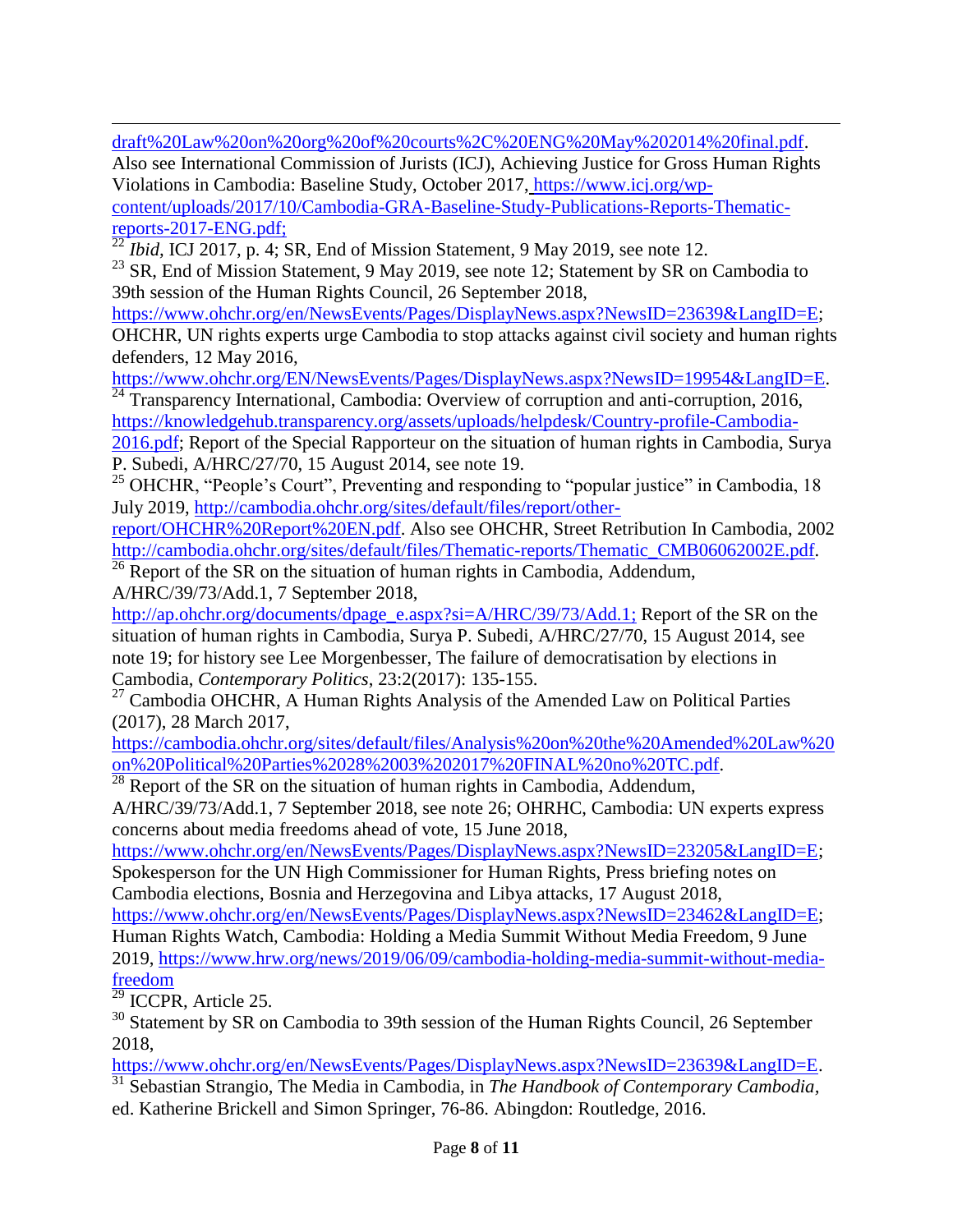$\overline{a}$  $32$  Human Rights Watch, 9 June 2019, see note 28; SR, End of Mission Statement, 9 May 2019, see note 12;

<sup>33</sup> Kingdom of Cambodia, Criminal Code, 2009 (Translated by Bunleng Cheung),

[http://sithi.org/admin/upload/law/Criminal\\_Code\\_Book\\_with\\_cover\\_Jan\\_2014.pdf;](http://sithi.org/admin/upload/law/Criminal_Code_Book_with_cover_Jan_2014.pdf) Cambodian Center for Human Rights (CCHR), The Third Annual Report of Cambodia Fundamental Freedoms Monitor, 18 July 2019,

[https://cchrcambodia.org/index.php?url=media/media.php&p=report\\_detail.php&reid=130&id=5](https://cchrcambodia.org/index.php?url=media/media.php&p=report_detail.php&reid=130&id=5)  $34$  Oral update of the Special Rapporteur on her report to the Human Rights Council

A/HRC/33/62, September 2016,

[https://cambodia.ohchr.org/sites/default/files/SR%20Rhona%20Smith%20statement%20Cambod](https://cambodia.ohchr.org/sites/default/files/SR%20Rhona%20Smith%20statement%20Cambodia.pdf) [ia.pdf;](https://cambodia.ohchr.org/sites/default/files/SR%20Rhona%20Smith%20statement%20Cambodia.pdf) CEDAW 2013, para 42, see note 18.

<sup>35</sup> Human Rights Watch, Cambodia, Drop Case Against Journalists, Bogus Espionage Charges to Silence Independent Voices, 24 July 2019, [https://www.hrw.org/news/2019/07/24/cambodia](https://www.hrw.org/news/2019/07/24/cambodia-drop-case-against-journalists)[drop-case-against-journalists;](https://www.hrw.org/news/2019/07/24/cambodia-drop-case-against-journalists) CPJ, 9 Journalists Killed in Cambodia between 1992 and 2019 (Corruption, human rights, politics).

[https://cpj.org/data/killed/asia/cambodia/?status=Killed&motiveConfirmed%5B%5D=Confirmed](https://cpj.org/data/killed/asia/cambodia/?status=Killed&motiveConfirmed%5B%5D=Confirmed&type%5B%5D=Journalist&coverages%5B%5D=Corruption&coverages%5B%5D=Human%20Rights&coverages%5B%5D=Politics&cc_fips%5B%5D=CB&start_year=1992&end_year=2019&group_by=location) [&type%5B%5D=Journalist&coverages%5B%5D=Corruption&coverages%5B%5D=Human%20](https://cpj.org/data/killed/asia/cambodia/?status=Killed&motiveConfirmed%5B%5D=Confirmed&type%5B%5D=Journalist&coverages%5B%5D=Corruption&coverages%5B%5D=Human%20Rights&coverages%5B%5D=Politics&cc_fips%5B%5D=CB&start_year=1992&end_year=2019&group_by=location) [Rights&coverages%5B%5D=Politics&cc\\_fips%5B%5D=CB&start\\_year=1992&end\\_year=2019](https://cpj.org/data/killed/asia/cambodia/?status=Killed&motiveConfirmed%5B%5D=Confirmed&type%5B%5D=Journalist&coverages%5B%5D=Corruption&coverages%5B%5D=Human%20Rights&coverages%5B%5D=Politics&cc_fips%5B%5D=CB&start_year=1992&end_year=2019&group_by=location) [&group\\_by=location;](https://cpj.org/data/killed/asia/cambodia/?status=Killed&motiveConfirmed%5B%5D=Confirmed&type%5B%5D=Journalist&coverages%5B%5D=Corruption&coverages%5B%5D=Human%20Rights&coverages%5B%5D=Politics&cc_fips%5B%5D=CB&start_year=1992&end_year=2019&group_by=location) CPJ, Journalists charged with incitement for live-streaming land protest in Cambodia, 26 July 2019, [https://cpj.org/2019/07/journalists-charged-with-incitement-for-live](https://cpj.org/2019/07/journalists-charged-with-incitement-for-live-strea.php)[strea.php.](https://cpj.org/2019/07/journalists-charged-with-incitement-for-live-strea.php)

<sup>36</sup> Coalition Calls on UN Expert to Investigate Claims of State-Backed Land Grabs in Cambodia, RFA, 12 November 2018, [https://www.rfa.org/english/news/cambodia/coalition-](https://www.rfa.org/english/news/cambodia/coalition-11122018171045.html)[11122018171045.html.](https://www.rfa.org/english/news/cambodia/coalition-11122018171045.html)

<sup>37</sup> Global Witness, *Enemies of the State? How governments and businesses silence land and environmental defenders*, 30 July 2019, [https://www.globalwitness.org/en-](https://www.globalwitness.org/en-gb/campaigns/environmental-activists/enemies-state/)

[gb/campaigns/environmental-activists/enemies-state/.](https://www.globalwitness.org/en-gb/campaigns/environmental-activists/enemies-state/)

<sup>38</sup> UN Human Rights Committee, Concluding observations on the second periodic report of Cambodia, CCPR/C/KHM/CO/2, 27 April 2015, para 12,

[https://tbinternet.ohchr.org/\\_layouts/15/treatybodyexternal/Download.aspx?symbolno=CCPR/C/](https://tbinternet.ohchr.org/_layouts/15/treatybodyexternal/Download.aspx?symbolno=CCPR/C/KHM/CO/2&Lang=En) [KHM/CO/2&Lang=En.](https://tbinternet.ohchr.org/_layouts/15/treatybodyexternal/Download.aspx?symbolno=CCPR/C/KHM/CO/2&Lang=En)

<sup>39</sup> Cambodia: Three Years and Still No Effective Investigation into Dr. Kem Ley's Killing, Joint Statement of 24 civil society organizations, 9 July 2019, [https://www.lrwc.org/cambodia-three](https://www.lrwc.org/cambodia-three-years-and-still-no-effective-investigation-into-dr-kem-leys-killing-joint-statement/)[years-and-still-no-effective-investigation-into-dr-kem-leys-killing-joint-statement/.](https://www.lrwc.org/cambodia-three-years-and-still-no-effective-investigation-into-dr-kem-leys-killing-joint-statement/)

<sup>40</sup> Report of the Special Rapporteur, A/HRC/39/73/Add.1, 7 September 2018, paras 17, 76-78, see note 26.

<sup>41</sup> Oral update of the Special Rapporteur, A/HRC/33/62, September 2016, see note 34.

<sup>42</sup> End of Mission Statement, UN Special Rapporteur on the situation of human rights in Cambodia, Professor Rhona Smith, Phnom Penh, 8 November 2018,

[https://cambodia.ohchr.org/sites/default/files/pressstatementsource/181108%20ENG\\_END%20O](https://cambodia.ohchr.org/sites/default/files/pressstatementsource/181108%20ENG_END%20OF%20MISSION%20STATEMENT.pdf) [F%20MISSION%20STATEMENT.pdf.](https://cambodia.ohchr.org/sites/default/files/pressstatementsource/181108%20ENG_END%20OF%20MISSION%20STATEMENT.pdf)

<sup>43</sup> UN Human Rights Committee, 2015, para 12, see note 38.

<sup>44</sup> Cambodia: UN experts concerned by arrests around Kem Ley memorial service, 26 July 2019, [https://www.ohchr.org/EN/NewsEvents/Pages/DisplayNews.aspx?NewsID=24850&LangID=E.](https://www.ohchr.org/EN/NewsEvents/Pages/DisplayNews.aspx?NewsID=24850&LangID=E)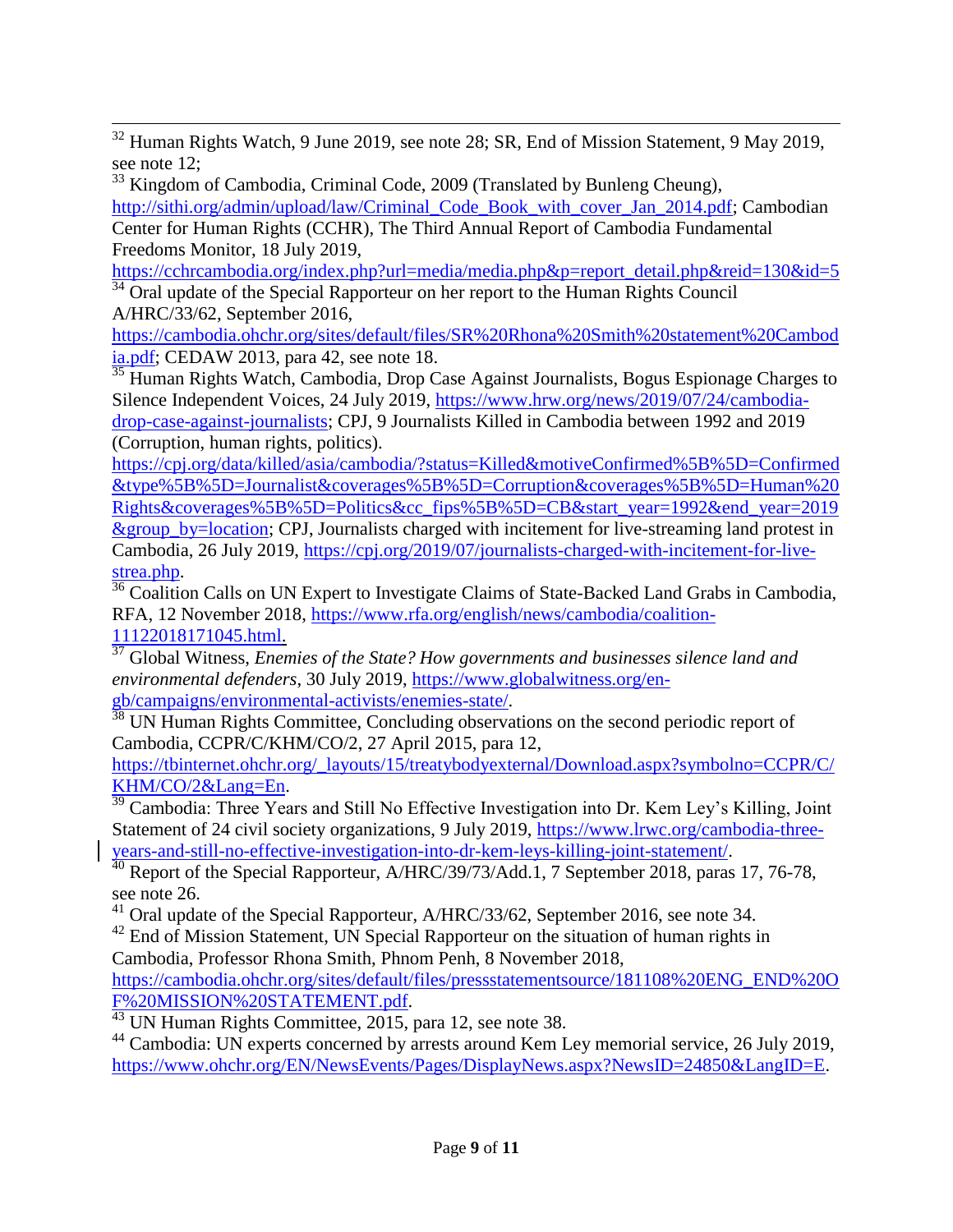$\overline{a}$  $45$  Andrew Nachemson and Yon Sineat, 15 years on, justice elusive in Cambodia union leader's murder, Aljazeera, 21 January 2019, [https://www.aljazeera.com/news/2019/01/15-years-justice](https://www.aljazeera.com/news/2019/01/15-years-justice-elusive-cambodia-union-leader-murder-190121010702953.html)[elusive-cambodia-union-leader-murder-190121010702953.html.](https://www.aljazeera.com/news/2019/01/15-years-justice-elusive-cambodia-union-leader-murder-190121010702953.html)

<sup>46</sup> Human Rights Watch, *"Tell Them That I Want to Kill Them": Two Decades of Impunity in Hun Sen's Cambodia*, November 13, 2012, [https://www.hrw.org/report/2012/11/13/tell-them-i](https://www.hrw.org/report/2012/11/13/tell-them-i-want-kill-them/two-decades-impunity-hun-sens-cambodia)[want-kill-them/two-decades-impunity-hun-sens-cambodia.](https://www.hrw.org/report/2012/11/13/tell-them-i-want-kill-them/two-decades-impunity-hun-sens-cambodia)

<sup>47</sup> Note that the international law definition of the term "extrajudicial killings" extends to any unlawful death committed by a state or non-state actor which a government fails to investigate, prosecute and hold perpetrators accountable. See the Report of the Special Rapporteur on extrajudicial, summary or arbitrary executions on a gender-sensitive approach to arbitrary killings, A/HRC/35/23, 15 May 2017, para 35,

[https://www.ohchr.org/EN/HRBodies/HRC/RegularSessions/Session35/Documents/A\\_HRC\\_35](https://www.ohchr.org/EN/HRBodies/HRC/RegularSessions/Session35/Documents/A_HRC_35_23_AUV.docx) [\\_23\\_AUV.docx.](https://www.ohchr.org/EN/HRBodies/HRC/RegularSessions/Session35/Documents/A_HRC_35_23_AUV.docx)

<sup>48</sup> UN Human Rights Committee, 2015, para 11, 12, 20, see note 38.

 $49$  End of Mission Statement, 9 May 2019, see note 12.

<sup>50</sup> Andrew Nachemson, Cambodian court issues arrest warrants for top opposition leaders: Exiled politicians accused of incitement to commit felony and plotting treason after announcing plans to return, *Aljazeera*, 17 March 2019, [https://www.aljazeera.com/news/2019/03/cambodian-court](https://www.aljazeera.com/news/2019/03/cambodian-court-issues-arrest-warrants-top-opposition-leaders-190318020938567.html)[issues-arrest-warrants-top-opposition-leaders-190318020938567.html.](https://www.aljazeera.com/news/2019/03/cambodian-court-issues-arrest-warrants-top-opposition-leaders-190318020938567.html)

 $\frac{51}{51}$  SR, End of Mission Statement, 9 May 2019, see note 12.

 $52$  Cambodia: UN experts concerned at Government moves to silence political opponents, 19 June 2019,

<https://www.ohchr.org/EN/NewsEvents/Pages/DisplayNews.aspx?NewsID=24711&LangID=E>

<sup>53</sup> OHCHR, A Human Rights Analysis of the Law on Associations and Non-Governmental Organizations (adopted by the National Assembly on 13 July 2015 and by the Senate on 24 July 2015), OHCHR in Cambodia, 4 August 2015, [https://cambodia.ohchr.org/en/news/ohchr-issues](https://cambodia.ohchr.org/en/news/ohchr-issues-its-analysis-lango)[its-analysis-lango.](https://cambodia.ohchr.org/en/news/ohchr-issues-its-analysis-lango)

 $\frac{54}{54}$  Statement of the Special Rapporteur on the Situation of Human Rights in Cambodia, Professor Rhona Smith, 29 September 2015,

[https://kh.boell.org/sites/default/files/uploads/2015/10/statement\\_sr\\_-\\_hrc\\_sept\\_2015.pdf.](https://kh.boell.org/sites/default/files/uploads/2015/10/statement_sr_-_hrc_sept_2015.pdf)

 $55$  CCHR, 18 July 2019, see note 33; SR, End of Mission Statement, 9 May 2019, see note 12. <sup>56</sup> See Michael Kirby, United Nations Special Procedures, *Australian Year Book of International Law* 2 (2010): 17-25, [http://www5.austlii.edu.au/au/journals/AUYrBkIntLaw/2010/2.pdf;](http://www5.austlii.edu.au/au/journals/AUYrBkIntLaw/2010/2.pdf) Kuch Naren and Simon Lewis, Subedi Protest Linked to CPP-Aligned Youth Group, *Cambodia Daily*, 23 May 2013, [https://www.cambodiadaily.com/news/subedi-protest-linked-to-cpp-aligned-](https://www.cambodiadaily.com/news/subedi-protest-linked-to-cpp-aligned-youth-group-26156/)

[youth-group-26156/;](https://www.cambodiadaily.com/news/subedi-protest-linked-to-cpp-aligned-youth-group-26156/) Niem Chheng, Government hits back at Rhona Smith's UN comments, 28 September 2018, [https://www.phnompenhpost.com/national/government-hits-back-rhona](https://www.phnompenhpost.com/national/government-hits-back-rhona-smiths-un-comments)[smiths-un-comments;](https://www.phnompenhpost.com/national/government-hits-back-rhona-smiths-un-comments) Rhona Smith's statement raises questions, *Khmer Times*, 24 July 2018,

[https://www.khmertimeskh.com/514865/rhona-smiths-statement-raises-questions/.](https://www.khmertimeskh.com/514865/rhona-smiths-statement-raises-questions/)

57 OHCHR, End of mission statement by United Nations Special Rapporteur on the situation of human rights in Cambodia Professor Rhona Smith, 14 March 2018,

[https://www.ohchr.org/en/NewsEvents/Pages/DisplayNews.aspx?NewsID=22819&LangID=E.](https://www.ohchr.org/en/NewsEvents/Pages/DisplayNews.aspx?NewsID=22819&LangID=E)

<sup>58</sup> Human Rights Council, Revised Terms of Reference for country visits by Special Procedures mandate holders of the United Nations Human Rights Council (based on Appendix V, E/CN.4/1998/45), 2016, [https://www.ohchr.org/Documents/HRBodies/SP/ToRs2016.pdf.](https://www.ohchr.org/Documents/HRBodies/SP/ToRs2016.pdf)